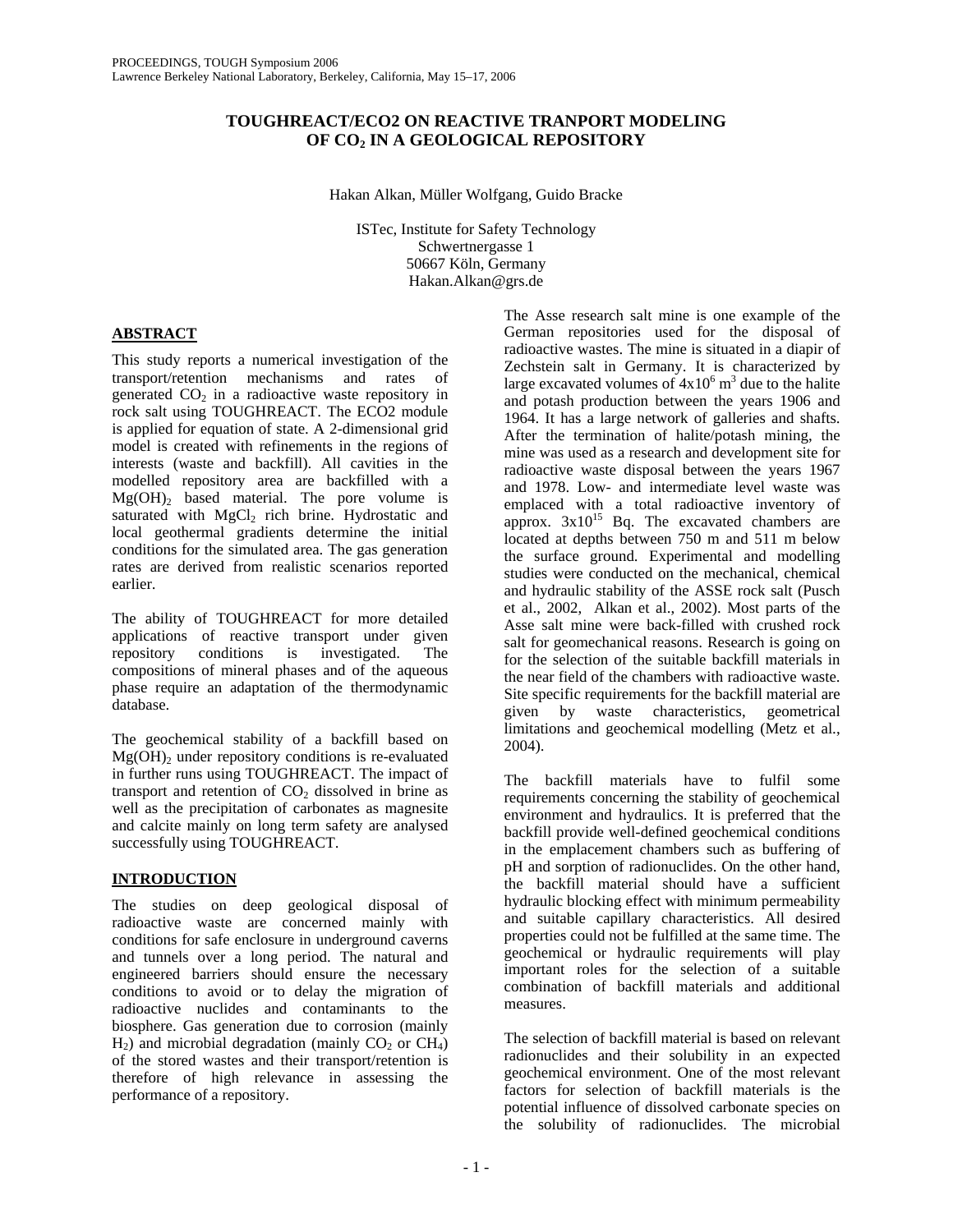degradation of the organic components of the disposed waste to inorganic carbon may increase the dissolved carbonate  $(CO_3)$  concentration of the solution. High concentration of  $CO_3^-$  results in an higher solubility of the radionuclides namely the actinides. This is obviously not desirable in terms of safety requirements and precautions have to be taken. A backfill material consisting mainly of brucite  $(Mg(OH<sub>2</sub>)$  is found to be suitable for a robust long term geochemical environment. Experimental as well as modelling studies support the performance of brucite as backfill material by limiting/decreasing the dissolved carbonate content. These results should also be confirmed based on dynamic modelling studies. This enables to evaluate the resulting hydraulic and mechanical changes in the emplacement chambers as well as in the galleries of the underground repository system.

### **MODELLING CONCEPT**

A schematic of the gas generation process in the emplacement chamber is presented in Figure 1. The radioactive waste is disposed in the excavated volumes. The remaining volume is filled with a backfill material and the pore volume is saturated with a suitable solution depending on the backfill concept. The gallery is also backfilled to delay the transport of potential contaminants to the far field and/or directly to the biosphere. As a result of microbial degradation of the organic components and/or corrosion gas (mainly  $CO<sub>2</sub>$ ,  $CH<sub>4</sub>$ ,  $H<sub>2</sub>$ ) is generated. The gas may be dissolved in solution or available as a free gas phase. The pressure increases in the emplacement chamber because of the gas generation and additional rock convergence. The increased pressure may squeeze the gas and/or solution to the upper parts of the mine. The damaged zone in the near vicinity of the walls due to the excavation (excavated damaged zone) or natural pathways as well as the galleries and drifts provide potential ways for the contaminant transport with gas and solution (Alkan et al. 2002).

For the mathematical modeling of the gas generation and its contribution to the contaminant transport in a repository system TOUGHREACT/ECO2 was used. A simple irregular 2D grid model was built using the mesh maker facility of TOUGHREACT (Figure 2). An emplacement chamber at approximately 750 m deep is modelled with dimensions of 25 x 8 m. A total volume of  $200 \text{ m}^3$  was taken for backfill material and four source terms were located in the model chamber. For the determination of the source term a waste volume of 400  $m<sup>3</sup>$  was assumed based on a volume ratio of 0.66 of waste to total excavated volume. The gas generation rate was taken from previous studies as  $9x10^{-11}$  kg/(s.m<sup>3</sup><sub>waste</sub>) (Bracke et al., 2004).



*Figure 1. Schematic of the gas generation process in an emplacement chamber* 

A.A

Emplacement Cavern

The porosity and permeability of the surrounding rock salt was assumed as  $0.001$  and  $1 \times 10^{-21}$  m<sup>2</sup>, respectively. The porosity of the backfill was given as 0.30 and the permeability as  $5x10^{-13}$ m<sup>2</sup>. A vertical gallery with porosity of 0.25 and permeability of  $1x10^{-13}$  m<sup>2</sup> connecting the emplacement chamber to the above situated chambers was also modelled with a width of 4 m. The relative permeability and capillary pressure data were collected from the similar studies and introduced by using the van Genuechten-Mualem model. The initial conditions of the model were calculated based on hydrostatic and geothermal gradients. The pressure and temperature on the emplacement chamber was set to 9.2 MPa and 40°C, respectively. Free or dissolved amounts of gas were set zero at start of modelling.

The composition of the rock salt was set to 99% halite and 1% anhydrite. Two different compositions of backfill materials were used for modelling. The first one represented standard backfill material used with waste disposal in rock salt (Backfill C). The second one is brucite based backfill material which is also called Mg-Depot (Backfill B). In previous studies it was concluded that this backfill material has advantages for setting up a robust geochemical environment and hydraulics. The compositions of both backfill materials are given in the Table 1. A small amount of iron was included in the composition in both cases to simulate steel waste drums. Secondary phases, which are likely to exist in the backfill, were added to the composition.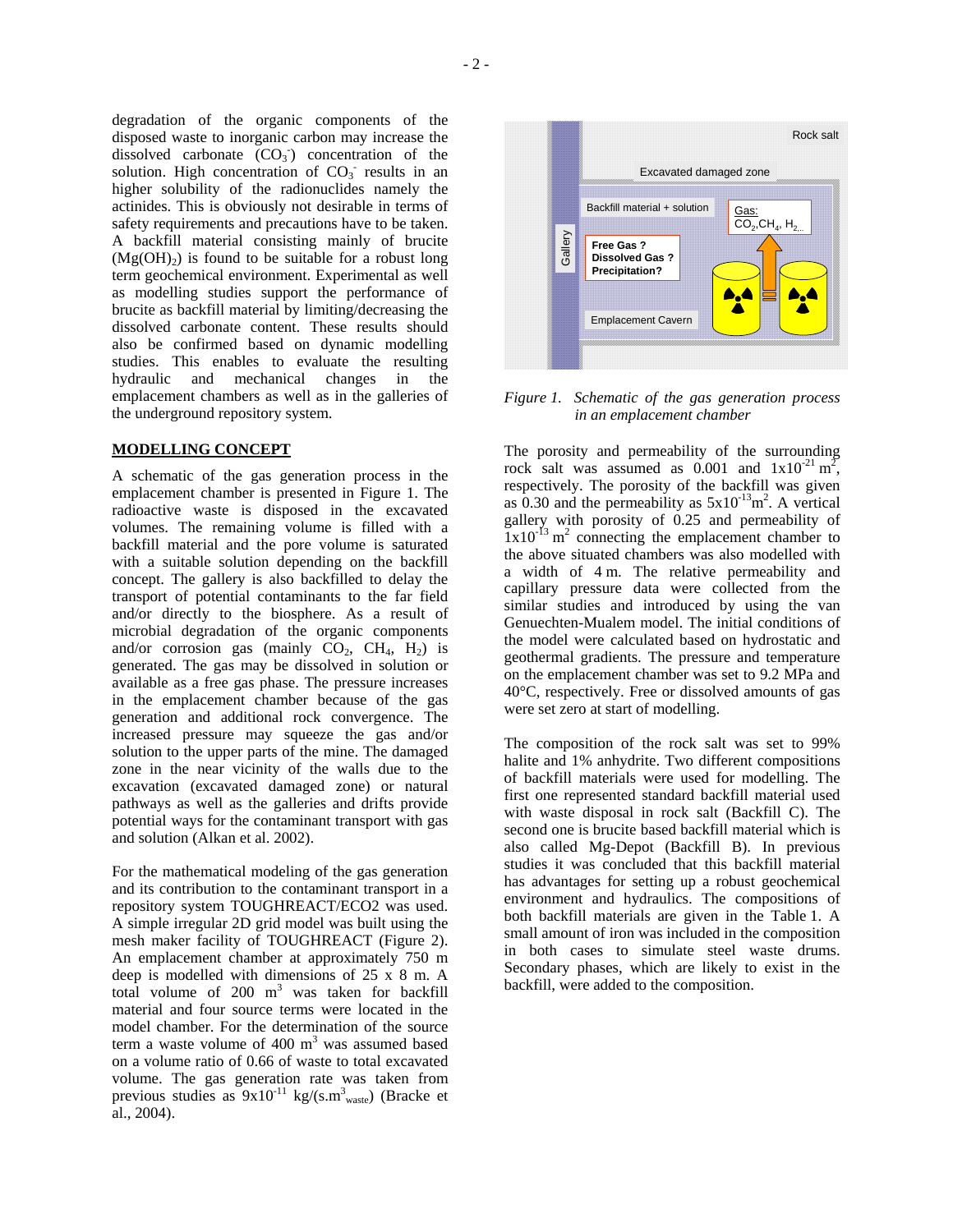

*Figure 2. Schematic of the model* 

*Table 1. Mineral compositions used in the model* 

| Minerals       | Salt | Backfill C | Backfill<br>- B |
|----------------|------|------------|-----------------|
| Halite         | 0.99 | 0.40       | 0.25            |
| Portlandite    |      | 0.50       |                 |
| Ouartz         |      | 0.08       | 0.03            |
| Iron           |      | 0.01       | 0.01            |
| <b>Brucite</b> |      |            | 0.70            |
| Dolomite       |      | 0.01       |                 |
| Anhydrite      | 0.01 |            |                 |
| Fayalite       |      |            | 0.005           |
| Fosterite      |      |            | 0.005           |

As the provided thermodynamic database does not include portlandite and brucite, their published properties (chemical formula, molar volume,<br>stoichiometric coefficients and dissociations stoichiometric coefficients and constants) were added to the database. The kinetic parameters (kinetic constants at 25 °C and activation energies for neutral, acid and alkaline reactions) for all minerals were taken from previous studies, the kinetic parameters for modelling portlandite and brucite were approximated as a first estimation based on the properties of the similar compositions (Tritignant et al., 2005, Pruess et al., 2005).

A limitation of TOUGHREACT has been faced when modelling the composition of the MgCl<sub>2</sub> based brines. It is reported that the activity coefficients of the aqueous species is calculated according to Debye-Hückel rules with parameters derived by Helgeson et al. (Pruess et al., 2005). A major assumption is that the dominant cation and anion in solution are sodium and chloride, respectively. This means that the applicability of this method depend strongly on the

dominant presence of NaCl. Therefore the use of a MgCl2 based brine as aqueous phase in TOUGHREACT is somewhat restricted. As a ionic strength smaller than 3-4 is proposed as a practical limit for application of Debye-Hückel rules the concentration of the  $MgCl<sub>2</sub>$  was limited to 2 M in the modelling.

*Table 2. Initial solution compositions used in the model, mg/l* 

| Species           | <b>Solution N</b> | Solution Q |
|-------------------|-------------------|------------|
| <b>NaCl</b>       | 200               |            |
| MgCl <sub>2</sub> |                   | 190        |
| MgSO <sub>4</sub> |                   | 20         |
| <b>KCl</b>        |                   | 10         |
| CaSO <sub>4</sub> | 10                |            |

The dependence of the permeability on the porosity was considered based on the cubic law provided in TOUGHREACT. A very important assumption of the model is the negligence of the physical convergence which can be very important for the repository considerations in rock salt. Obviously the squeezing effect of the rock convergence is an additional pressure to the system should therefore be taken into account in the next steps of the study.

As depicted in Figure 2, the non coloured grid blocks were set inactive in order to save computing time. Two blocks with ID number of 90 and 300 were selected for monitoring. Block 300 is situated 40 m above the emplacement chamber. Prior to each run a period of 10 years was allowed for a chemical equilibrium of the phases.

# **MODELLING RESULTS**

### **Case 1: Solution N, Backfill C**

The runs were performed for a 5000 years time period. A first modelling attempt was made for Solution N with conventional backfill material, Backfill C. No gas saturation is calculated for the whole system. After 5000 years the pH in the emplacement chamber is reduced down to 5.2 and the pressure reaches approximately to 100 MPa. The  $CO<sub>2</sub>$ mass ratio in solution in the emplacement chamber is estimated to be between 0.060 and 0.071. The gas in solution reduces to 0.041 at the upper end of the model, in the gallery, Block 300. Because of applying an undersaturated solution a high rate of dissolution is apparent in the emplacement chamber. The volume of halite is reduced app. 2.5% after 5000 year and this resulted in considerably increased porosity as seen in Figure 3. The porosity of the emplacement chamber reaches 0.323 at the end of 1500 year and stays app. at this value because of a quasi-equilibrium state. The precipitated minerals are mainly calcite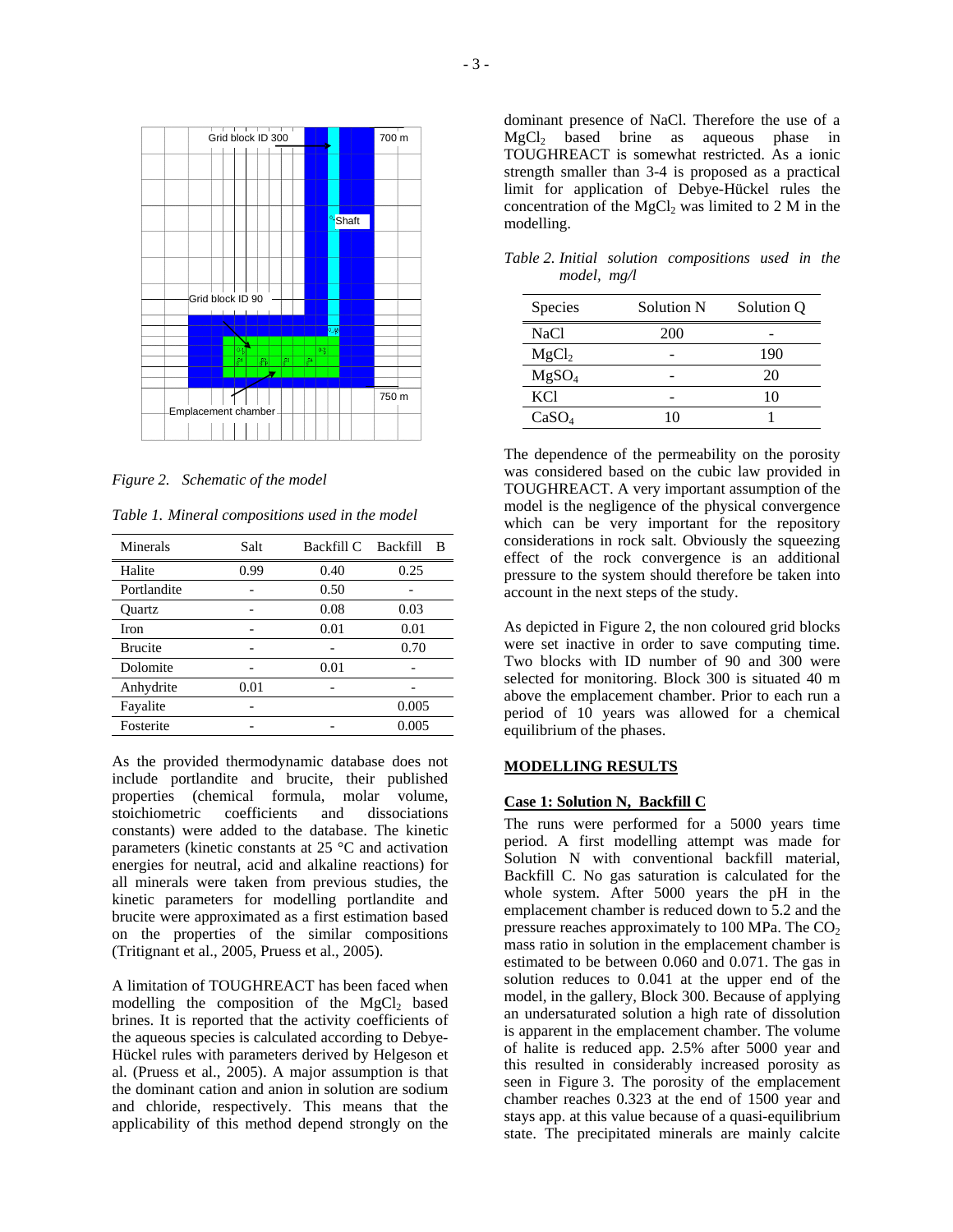and magnesite. Some small amount of precipitation of portlandite and quartz is observed. On the other hand the dissolution (oxidation) of iron is apparent with a reduction of approximately 0.05% of the total volume. The porosity of the vertical gallery (shaft) on the other hand reduces from 0.25 up to 0.15 indicating a stronger precipitation of calcite, magnesite and portlandite mainly. This also implies a decrease in permeability in this region causing a lower conductivity for the  $CO<sub>2</sub>$  containing fluid to the upper parts of the repository.



*Figure 3. The porosity distribution after 5000 years, Case 1* 

# **Case 2: Solution Q, Backfill C**

In a second case the modelling was carried out using the solution Q with backfill C. Due to the limitation of the Debye-Hückel rules for the calculation of the activity coefficients of aqueous species, a representative case was performed using  $2 M MgCl<sub>2</sub>$ brine as solution. The material compositions were identical with the previous case.

Figure 4 shows the pH values at 5000 years simulation time. The pH value is decreased down to 4.47 in the emplacement chamber. This result is not desirable because of the increasing solubility of the radioactive elements. By this date, no free gas is present in the system and the porosity remains approximately unchanged in the emplacement chamber. This indicates that considerable changes in solid volumes did not occur.



*Figure 4. The pH distribution after 5000 years, Case 2* 

#### **Case 3: Solution Q, Backfill B**

The composition of backfill B was introduced to investigate the effect of the so called Mg-Depot on the geochemical environment of the system and its stability. After 5000 years no free gas is present in the system. Figure 5 shows the  $CO<sub>2</sub>$  concentration in the solution as mass ratio at the blocks 90 and 300 versus time. As expected, (see e.g. block 90 situated in the emplacement chamber) the dissolved gas concentration increased with cumulating gas generation and approached a value of 0.08 after 5000 years. It is obvious that this increase would end with outgassing of  $CO<sub>2</sub>$  when saturation is reached depending on pressure, temperature and composition. The solution with dissolved gas reaches the block 300 situated 40 m above the emplacement room after app. 2500 years in the modelling. After this time the concentration of the dissolved  $CO<sub>2</sub>$  increases steadily.

A very important aspect of this case is the expected pH value and its stability at the end of the modelled time frame. The pH value decreases from app. 7.8 to app. 6.8 in the beginning and remains approximately unchanged during the remaining time frame. The precipitation of carbonates such as calcite, brucite, magnesite is significant. Figure 6 shows the changes in pH value as well as the changes in volume fractions of some relevant minerals versus time. Quarz precipitates also in a small amount. In Figure 6 the changes in pH of the simulation case performed using backfill C without brucite is also given for comparison. The precipitation of minerals is linked with positive volume changes.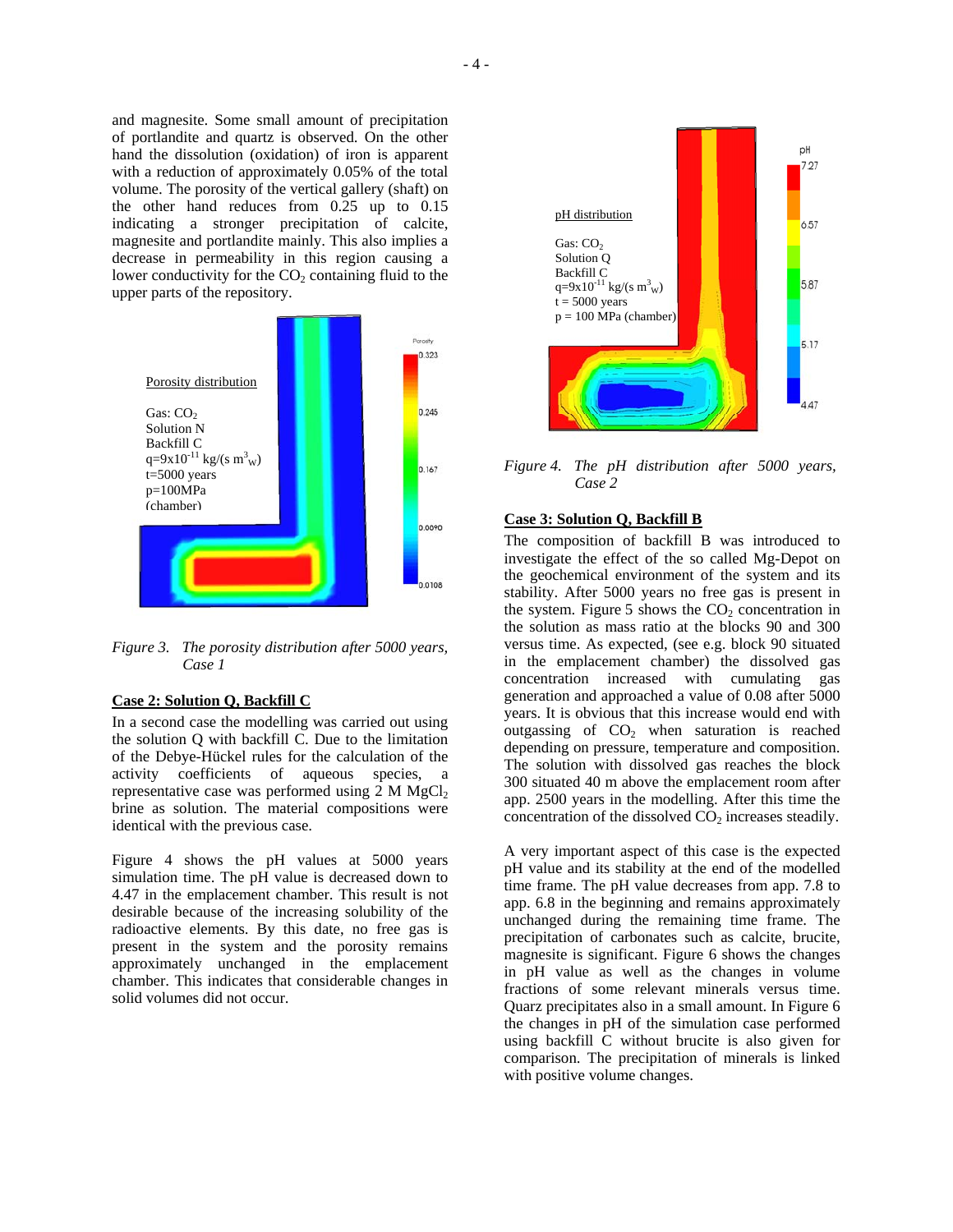



*Figure 5. The calculated CO<sub>2</sub> mass ratio in solution, Case 3* 

When the material balance is checked, no considerable changes in the total solid volume are observed. The pore volume in the emplacement chamber remains approximately unchanged. This is due to the dissolution process taking place at the same time. The precipitation occurring at the gallery on the other hand, has a significant effect on the porosity and thus on the permeability. The permeability at the gallery is lowered to the values less than  $1x10^{-13}$  m<sup>2</sup> which is an important contribution to the prediction of hydraulic properties.



*Figure 6. The volume change of some minerals and pH values, Case 3* 

The comparison of the dissolved  $CO<sub>2</sub>$  amounts of the two last simulation cases, in other words cases 2 and 3 (with and without brucite) shows smaller dissolved  $CO<sub>2</sub>$  values for the brucite cases. The gas generation rates are in both cases identical. The difference is mainly at the initial time period up to the 1000 years. No free gas is present in the system.

The difference is likely to be explained by the stoichiometric precipitation of additional amounts of  $CO<sub>2</sub>$  due to brucite. The initial Mg amount although is not sufficient for further stabilization of the geochemical environment. However; the advantages of the backfill system B can be concluded.

The effects of some parameters are investigated in more detail in order to prove the conservative approach. Three main parameters, the gas generation rate, the dissolution mechanisms and the gas type are found to be critical for their effects on reactive transport modelling.

#### **Effects of the selected parameters**

#### *Gas generation rate*

The gas generation rate was applied according to previous studies with realistic rather than conservative values. However, as concluded in previous chapters this is a critical parameter concerning thermodynamic behavior of the phases present. The dissolved  $CO<sub>2</sub>$  after 5000 years is approximately at the solubility limit and gas can outgase. If gas is present as free phase the chemical and hydraulic parameters change considerably. In order to investigate the effect of the likely presence of free gas phase in the system, the gas generation rate is augmented four fold and a total rate of  $3,6x10^{10}$  kg/(s m<sup>3</sup><sub>waste</sub>) was inserted in the model.

The system passes to the two-phase regime after approximately 500 years. The dissolved amount of gas increases rapidly in the emplacement chamber. Figure 7 shows the gas saturation of the model after 555 years. Because of the time required for the diffusion in the solution, gas saturation is built up in the near field of the waste. The dispersion is limited. The pressure in the emplacement chamber increases. The outgassing of the gas will affect the solubility of the minerals thus changes in precipitation behavior should be expected.

### *Dissolution rate*

Three mechanisms contribute to the process of dissolution of the gas in the solution when gas is generated in an emplacement chamber.

Firstly molecular diffusion of the  $CO<sub>2</sub>$  within the aqueous phase allows further dissolution.

Second, reactions between the dissolved gas and the host mineralogy, dissolving or precipitating carbonate minerals may change the dissolution capacity of the aqueous phase.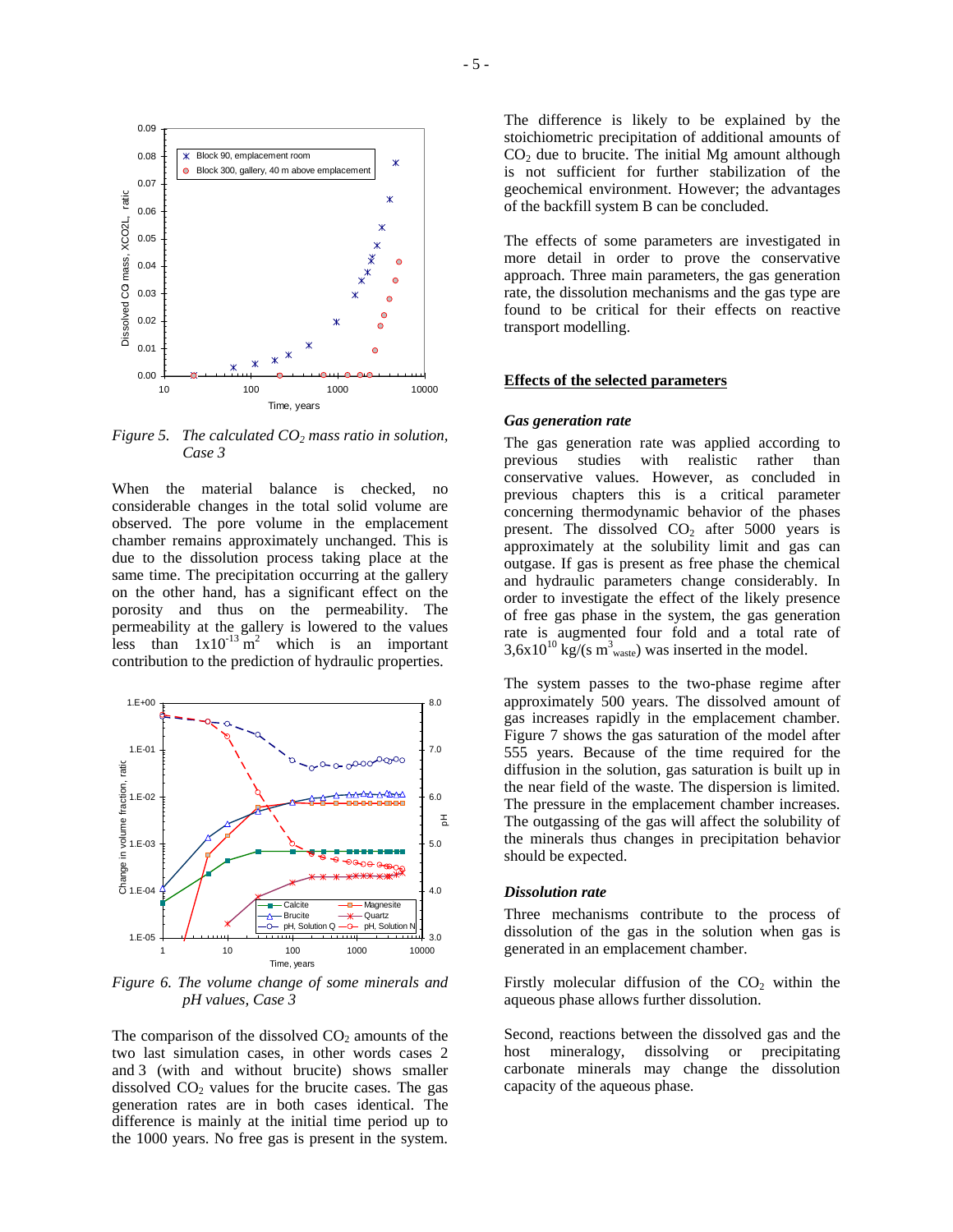

*Figure 7. Effect of the free gas evaluation* 

Third, there is convective mixing that occurs because the density of the brine saturated with  $CO<sub>2</sub>$  is approx. 1% greater than unsaturated brine.  $CO<sub>2</sub>$  becomes saturated with dissolved gas, a density inversion is created. When the layer of saturated brine becomes thick enough instability occurs and plumes of brine saturated with  $CO<sub>2</sub>$  migrate downwards, slowly diluting as they go.

To investigate the effect of the molecular diffusion process on the dissolution rate of  $CO<sub>2</sub>$  a run neglecting the diffusion was performed. Note that the diffusion coefficient of  $CO<sub>2</sub>$  in aqueous phase was introduced in the previous runs as  $3x10^{-9}$  m<sup>2</sup>/s.

The effect of neglecting the molecular diffusion between gas-aqueous phase is determined firstly as a delay in the diffusion of the  $CO<sub>2</sub>$  concentration in the liquid phase. The dissolved  $CO<sub>2</sub>$  amount increases first in the vicinity of the source term blocks. The local increase of the dissolved gas results in the saturation of the solution to  $CO<sub>2</sub>$  and  $CO<sub>2</sub>$  passes to free phase earlier. With the assumed modelling conditions the formation of two phases in the emplacement chamber is calculated to take approximately 2100 years.

### *Effect of the gas type*

The microbial degradation of the organic components of the waste to inorganic carbon species results not only in the generation of the  $CO<sub>2</sub>$  but also methane,  $CH<sub>4</sub>$ . As shown in Figure 8, the solubility of  $CH<sub>4</sub>$  in aqueous solutions is considerably smaller that the solubility of  $CO<sub>2</sub>$  in brine (Duan et al., 1992, 2003). Therefore it is expected that if  $CH<sub>4</sub>$  makes a part of the organic-inorganic degradation, it should move rather as free gas. To investigate this feature in a conservative way, a run with  $CH<sub>4</sub>$  as gas source term is performed. The source term was kept unchanged.

The  $CH<sub>4</sub>$  is in free phase after approximately 300 years after the beginning of the gas generation. Figure 8 shows three successive sequences (475, 850 and 1530 years) of the formation and advance of the gas saturation in the model. First, the gas accumulates in the higher parts of the emplacement chamber (Figure 9a). Further increase of the pressure and gas saturation drives the gas towards the gallery as well as the wall of the emplacement chamber (Figure 9b). Because of the higher conductivity of the gallery, free gas passes to the gallery preferentially. In the gallery, gas moves upward rapidly due to the additional effect of the gravitation (Figure 9c). Gas reaches to block 300 approximately after 1000 years from the occurrence of the free gas in the emplacement chamber. The remaining gas saturation in the emplacement chamber is approximately equal to 0.05. The transport of the gas phase to the upper parts of the repository and thus probably to the atmosphere will take place as long as the gas generation continues. This is an important result if the impacts of the two phases flow on the transport of the contaminants are considered.



*Figure 8. The comparison of the solubility of the CO2 and CH4 in brine (Duan et al, 1992, 2003)*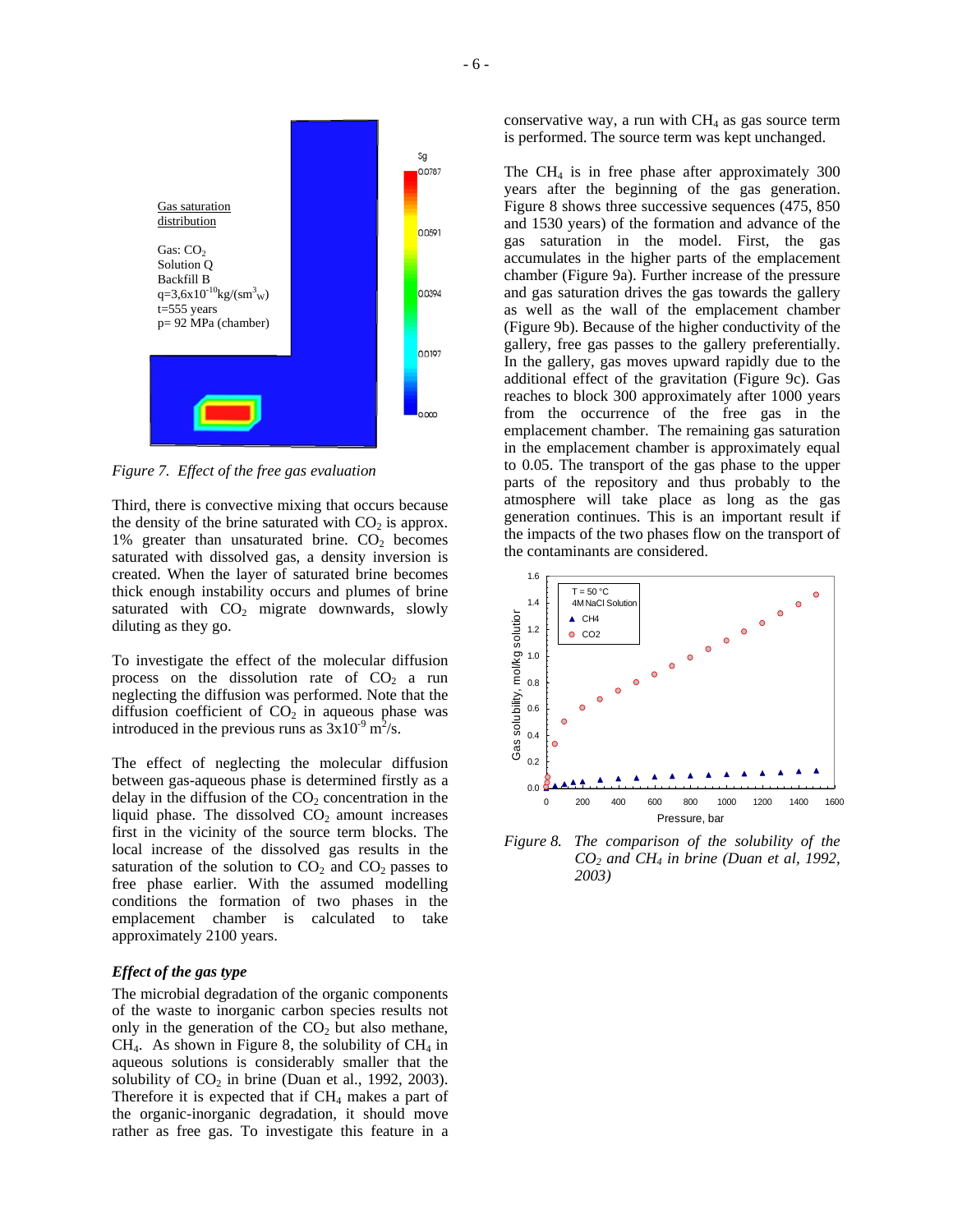

*Figure 9. The advance of the free gas front in the emplacement chamber and in the gallery, three time steps.* 

#### **CONCLUSIONS AND OUTLOOK**

A preliminary modeling study of reactive transport for a salt mine has been performed. The backfill of an emplacement chamber with conventional and unconventional materials was considered. The gas generation rates were determined based on realistic scenarios. The principal aim was the evaluation and estimation of the solubility of the inorganic carbon as  $CO<sub>2</sub>$  and  $CH<sub>4</sub>$  for predicting the transport of radioactive elements in the system.

The backfill concept of the salt mine used as a repository can consider some special precautions; This may be a backfill material based on  $Mg(OH)_{2}$ and a fluid as a  $MgCl<sub>2</sub>$  based brine. This means that the database and some numerical considerations of TOUGHREACT have to be properly modified. The calculation of the activity coefficients of the aqueous phase, the solubility data and the kinetic parameters for the mineral phases needs be reconsidered in some details. This may improve the modeling results. Nevertheless TOUGHREACT showed in a first attempt the capacity to model this unique backfill concept for a safety analysis considering two-phase and reactive transport.

The detailed investigation of the effect of the geochemical and hydraulic behavior of the gas generation on the solubility of the radioactive elements such as actinides was not the aim of the present study. However the capacity of TOUGHREACT should give the possibility to extend the project to include this part.

TOUGHREACT is therefore a useful tool for the assessment of the reactive flow and its impacts on the safety analysis for underground waste repositories.

### **REFERENCES**

Alkan H., Pusch G., Definition of the dilatancy boundary based on hydro-mechanical experiments and acoustic detection, SMRI Fall 2002 Meeting, Bad Ischl, Oct. 2002.

Bracke, G., Müller, W., Gas generation in the mine shaft Asse, Report in German, ISTec GmbH, ISTec-A-849, 2004

Duan, Z, Moller, N., Greenberg, J., Weare J H., The Prediction of methane solubility in natural waters to high ionic strength from 0 to 250°C nnd from 0 To 1600 bar, Geochimica and Cosmochimica Acta, Vol. 56. Pp. 1451- 1460, 1992

Duan, Z., Sunc, R., An improved model calculating CO2 solubility in pure water and aqueous Nacl